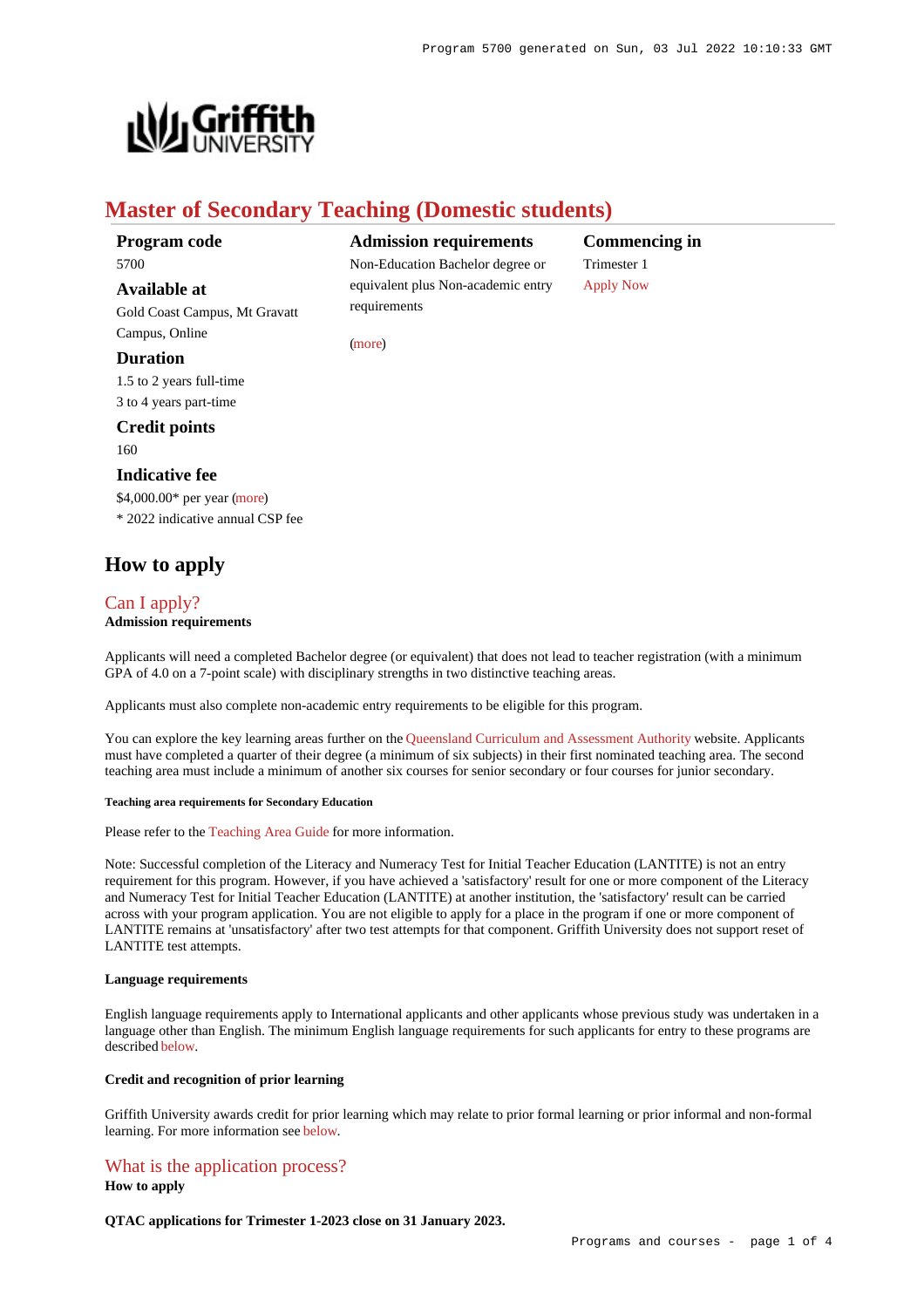Selection for admission to this program is made on the basis of academic merit and non-academic entry requirements.

Domestic applicants should apply for admission through the [Queensland Tertiary Admissions Centre \(QTAC\)](http://www.qtac.edu.au/).

This program is quota managed for which there is a limited number of places available to ensure that sufficient resources are available to support the students. Meeting the admission requirements for this program may not result in an applicant receiving an admission offer.

**Note:** As part of the [Australian Institute for Teaching and Leadership \(AITSL\) revised Standards and Procedures \(2015\)](https://www.aitsl.edu.au/initial-teacher-education/ite-reform/accreditation), applicants to initial teacher education programs (pre-service teachers) must satisfy both academic and non-academic entry criteria for selection to this program. For further information, please visit the [QTAC Teacher entry](http://www.qtac.edu.au/courses---institutions/teacher-entry) website.

#### **Guaranteed Admission Scheme**

The Guaranteed Admission Scheme does not apply to this degree.

A summary of the student profile for this program can be found on the OTAC website for [Gold Coast](https://www.qtac.edu.au/courses/listing/master-of-secondary-teaching-232092/)  $| \le a$ href=https://www.qtac.edu.au/courses/listing/master-of-secondary-teaching-223352/" target="\_blank">Mt Gravatt. The Rank profile is located on the **Student Profile** tab.

Note: Applicants are not permitted to defer an offer. Should you be unable to accept an offer, you must re-apply for entry in the following year.

## [What are the language requirements?](https://www148.griffith.edu.au/programs-courses/Program/5700/HowToApply/Domestic#language)

### **Language requirements**

English language requirements apply to International applicants and other applicants whose previous Bachelor-level study was completed in a country other than Australia, Canada, New Zealand, Republic of Ireland, United Kingdom or the United States of America or undertaken in a language other than English. The minimum English language requirements for such applicants for entry to this program are as follows:

- A minimum overall band score of 7.5 in IELTS (Academic) with a score of at least 8.0 for Listening and Speaking and a score of at least 7.0 for Reading and Writing;
- OR a score of at least 4 in each of the areas of Speaking, Listening, Reading and Writing in the ISLPR<sup>\*</sup>;
- OR successful completion of at least three years full-time Bachelor-level study where the language of instruction is English in Australia, Canada, New Zealand, Republic of Ireland, United Kingdom or the United States of America;
- OR a result of Level A in each of the four skill areas of Speaking, Listening, Reading and Writing in the Professional English Assessment for Teachers (PEAT) if this has already been undertaken for employment in New South Wales.

### *\* The ISLPR test will only be accepted if it has been administered by ISLPR Language Services, 9 Gowrie Street, Mt Gravatt, Queensland.*

English test results must be no more than two years old.

The Direct Entry Program (DEP) pathway is not accepted for this program.

This program is accredited and language requirements have been set to ensure applicants meet both Griffith University language requirements and requirements for registration within Queensland. The Queensland College of Teachers requires graduating teachers to provide evidence of English Language Proficiency (ELP) with their application for registration unless they have completed the full four years of higher education study required for registration in English in Australia, Canada, New Zealand, Republic of Ireland, United Kingdom or the United States of America. Further information is available on the [Queensland College of Teachers](http://www.qct.edu.au/registration/english-language-proficiency-requirement) website.

# [What are the QTAC/UAC entry requirements?](https://www148.griffith.edu.au/programs-courses/Program/5700/HowToApply/Domestic#tac-entry-requirements)

## **QTAC application information**

1.5 years full-time

#### **Master of Secondary Teaching - Gold Coast**

| <b>ATAR/RANK*</b> |  |  |
|-------------------|--|--|
|                   |  |  |
| 93.00             |  |  |
| QTAC code         |  |  |
| 232092            |  |  |
| Duration          |  |  |
|                   |  |  |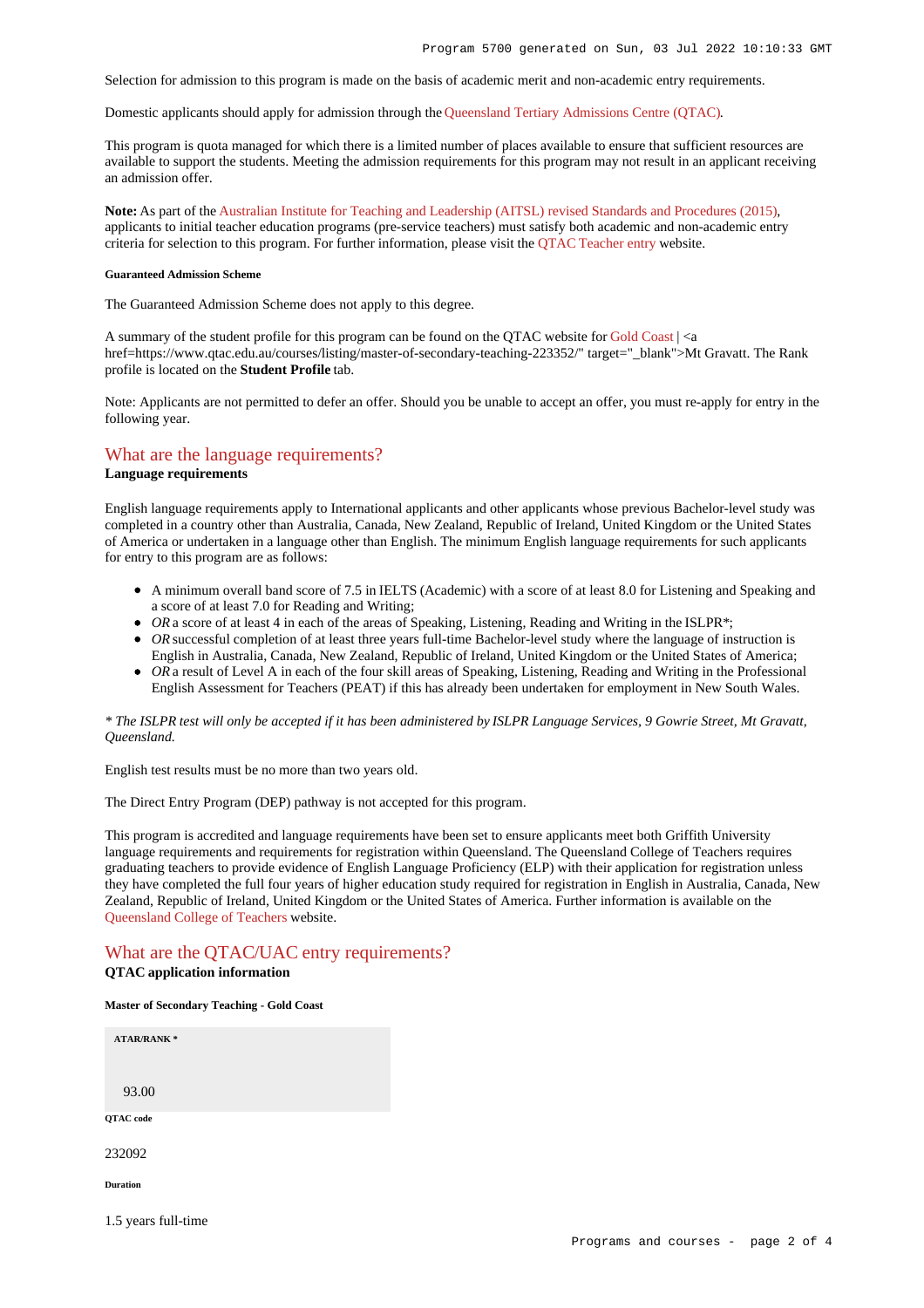### **Prerequisites**

Completed Bachelor degree or equivalent that does not lead to teacher registration with a minimum GPA of 4.0 on a 7.0 point scale with disciplinary strengths in two distinctive teaching areas plus non-academic entry requirements.

*\*The above ATAR/Rank from the 2022 admission cycle represents the minimum adjusted ATAR/Rank to which an offer was made. Minimum thresholds can change from year to year and should be used as a guide only for any future intakes.*

### **Master of Secondary Teaching - Mt Gravatt**

**ATAR/RANK \***

93.00

**QTAC code**

22332

**Duration**

1.5 years full-time

**Prerequisites**

Completed Bachelor degree or equivalent that does not lead to teacher registration with a minimum GPA of 4.0 on a 7.0 point scale with disciplinary strengths in two distinctive teaching areas plus non-academic entry requirements.

*\*The above ATAR/Rank from the 2022 admission cycle represents the minimum adjusted ATAR/Rank to which an offer was made. Minimum thresholds can change from year to year and should be used as a guide only for any future intakes.*

**Master of Secondary Teaching - Online**

**ATAR/RANK \*** 93.00 **QTAC code** 273225

**Duration**

1.5 years full-time

**Prerequisites**

Completed Bachelor degree or equivalent that does not lead to teacher registration with a minimum GPA of 4.0 on a 7.0 point scale with disciplinary strengths in two distinctive teaching areas plus non-academic entry requirements.

*\*The above ATAR/Rank from the 2022 admission cycle represents the minimum adjusted*